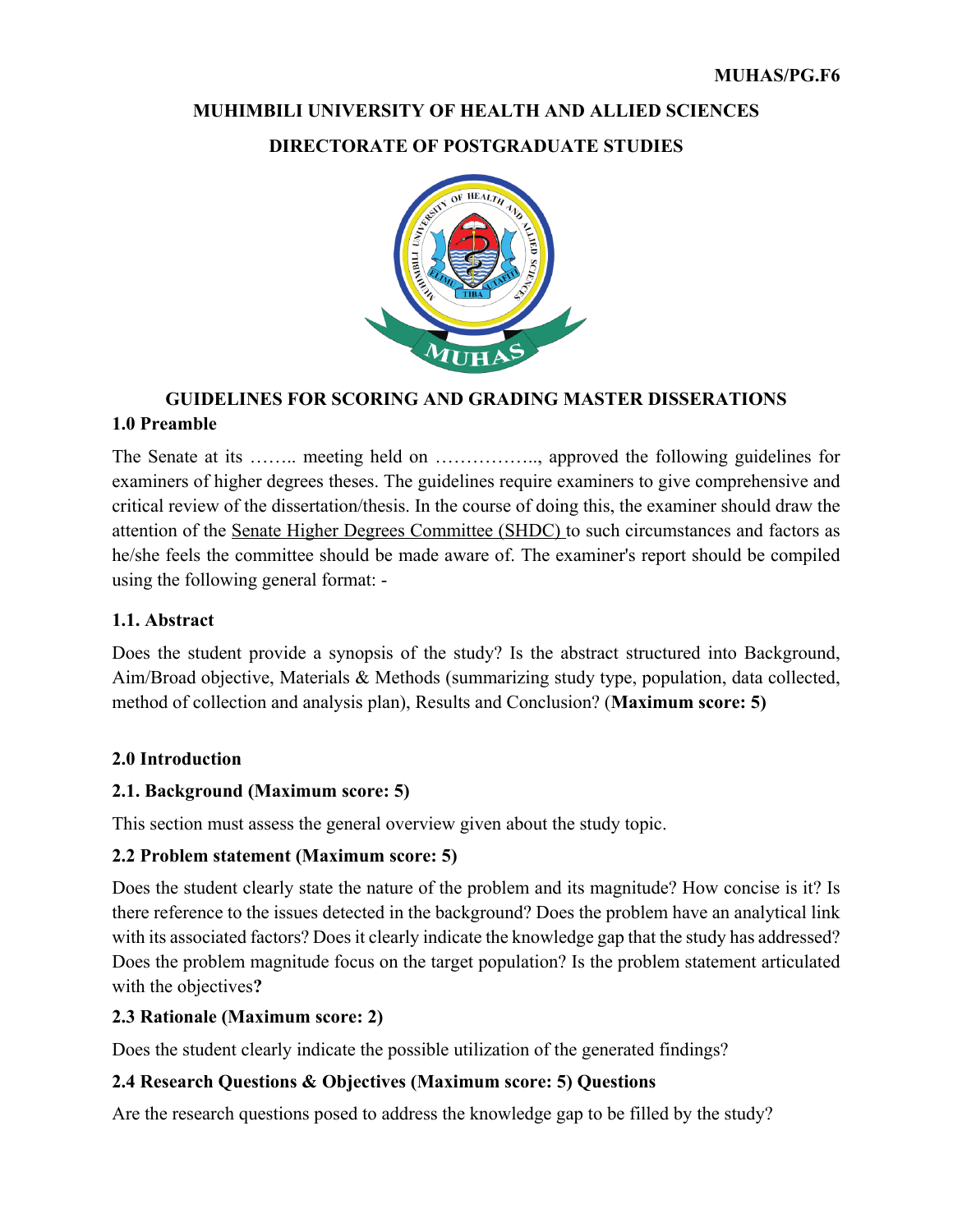## **2.5. Objectives**

Are the objectives SMART and set out to address knowledge gaps identified in the problem statement? Are the objectives in support of the study title? Do specific objectives capture all elements of the study and emanate from the broad objective

## **2.6 Literature Review (Maximum score: 15)**

Is the review provided according to the objectives? Does it provide global, regional and Tanzania perspectives with regard to each objective? Does the review depict what is known and unknown with respect to each objective? Does the review tail- off with a knowledge gap? Are paragraphs mounted to describe concepts and sequenced in a logical flow? Is literature citation done according to the recommended style? Are all facts supported by authentic references that are well listed in the reference list? Check if there is any evidence of plagiarism in presenting the literature review.

## **3.0 Materials and Methods (Maximum score: 10)**

Has the student indicated the study type, study sample and how it was drawn? Have assumptions for selecting the sample been clearly stated? Indicate whether the student has used an appropriate approach to investigate the subject and has not neglected other methods, which could have yielded better results. Assess for adequacy and relevance of data collected and the appropriateness of tools and instruments. Are threats to validity and reliability addressed? Is the data analysis plan provided in accordance with each specific objective?

## **4.0 Results (Maximum score: 15)**

Evaluate for the adequacy of data analysis in providing answers to each objective; suitability of the way results is presented; accuracy, transparency and contributions from the study.

## **5.0 Discussions (Maximum score: 15)**

Does the student discuss his/her own findings and relates them to other researched work? Does the writer show honesty and transparency in discussing limitations? Does the student apply scientific reasoning to relate study findings to the available theories/body of knowledge relevant to the field of study? Does the student discuss his/her findings in view of practical utility of the findings?

## **6.0 Conclusions (Maximum score: 5)**

Does the conclusion emerge from student's own work? Does the conclusion provide answers to the research question? Does the study stimulate further inquiry or scholarship?

## **7.0 Recommendations (Maximum score: 3)**

Does the student provide realistic recommendations which are articulated to his/her research findings?

## **8.0 Originality of Contribution (Maximum score: 5)**

Please, state clearly whether the thesis makes an original contribution to the existing body of knowledge. For a PhD/doctoral degree the contribution must be significant, worthy of for example 4-5 papers. To qualify for a doctorate, there should be strong evidence that the subject displays scientific maturity and mastery of the subject